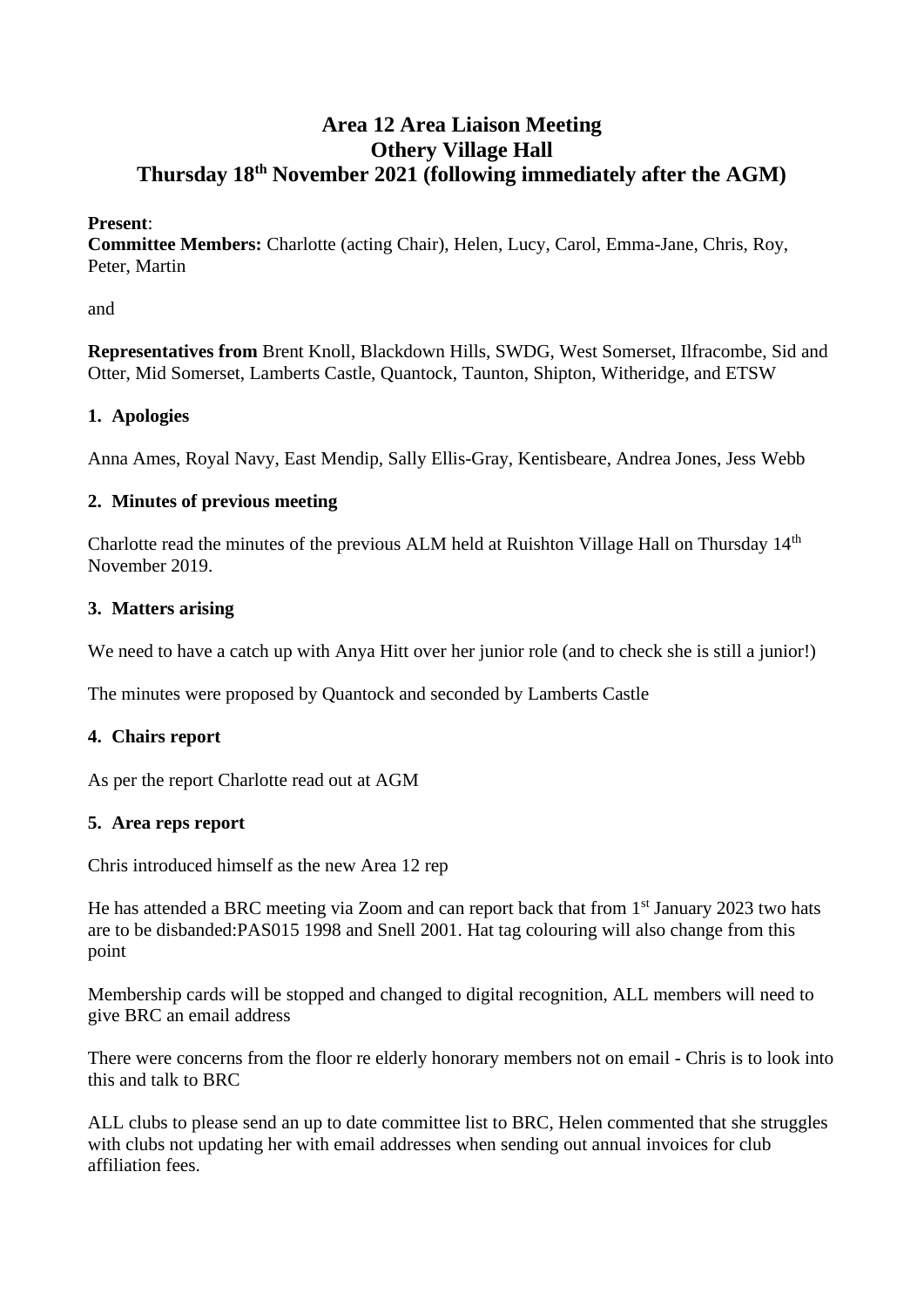Charlotte said again it was suggested several years ago that all clubs should have an email address for committee members of Chair@ Secretary@ Treasurer@ The name of their club, so that when roles change the emails addresses do not need to

Taunton said that they may not have a website for much longer as they use Equo and Facebook

Websites was a big discussion point on the BRC zoom meeting that Chris attended, there are lots of training pages available on the BRC own website e.g. building a website, using Facebook etc

Training grants are great for the area, last year we used Sarah Thorne for some training at BE events

There was not a lot else to report back from the BRC meeting

Chris wants more clubs to be involved in the running of area events, as it always seems to fall to the same clubs each year, by more clubs being involved everyone should get the chance to compete

## **6. Treasurers Report**

Helen started by saying that there had been very little activity on the accounts for 2020 due to the pandemic, no affiliation fees were collected by Area 12 last year due to Covid, this year there are still 3 clubs that have not paid their fees, as shown on the Area Affiliation Fees print out on the tables.

Interactive training was the only thing that was held during the year, in was very popular as 150 people could attend on-line but did not generate a lot of income, Area 12 paid for the cost out of the training grant

Area 12 have signed up for Eventing Scores, with an annual fee of £350, Ros Burridge (Brent Knoll) is managing it, all clubs are able to make use of it for all competitions that they run. Ros will send a spreadsheet template for uploads, it is easy to then score on the day. Ros is happy to help all clubs using it. Times etc can all be done through Eventing Scores and the results are very quick to appear on the website as you score as you go along, this alone will avoid clusters around scoreboards and scoring delays at the end of a long day!

Christ re-iterated how good this system was, he can arrange a meeting with Miranda via zoom to go through the website with everyone, the pony club are planning a 4 or 5 session training programme that people can dip in and out of as they want.

The committee have not put in any expenses although Helen is expecting some mileage expenses to follow from Chris as he travels around the area

£350 has been taken in deposits for camp in February and £500 for 2022 affiliation fees.

Helen has transferred £1568.78 to the savings account to reduce the current account balance and the savings account balance is now rounded up to £8000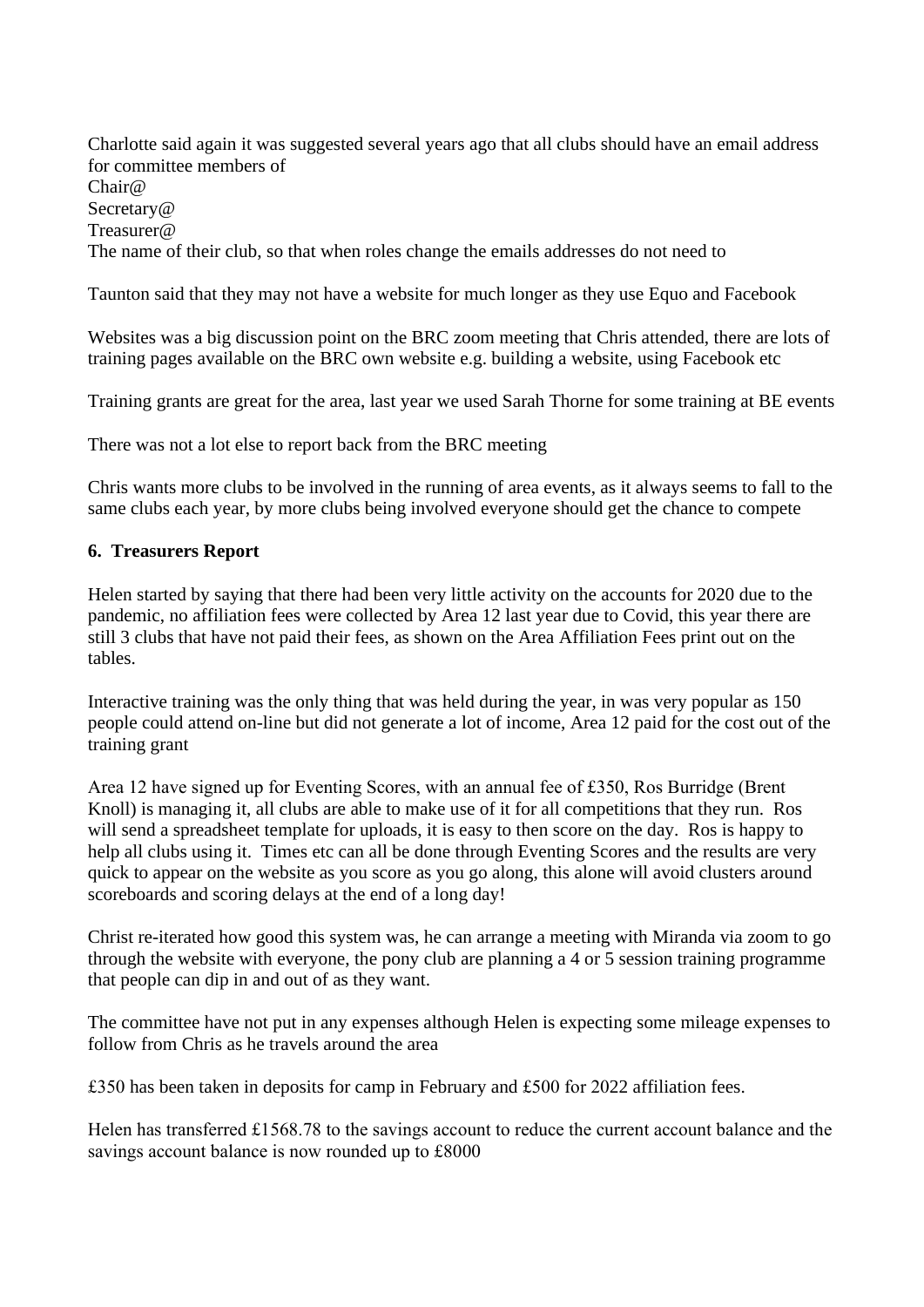One club has paid the 10% profit contribution for their competition as they made over £250 profit, Shipton said that they did not know anything about the 10% payment and felt that they did not get any help and support from Area 12. Charlotte replied that the schedule had already been done for them, also she explained that BRC create the templates, but BRC only get involved with the qualifying competitions it is up to the individual clubs running the qualifiers to do everything else as the organisers. The rest of the day is up to the organising club, area only classes are run as not all qualifying classes can be very poorly supported.

BRC have said that as many or as few qualifiers can be run on the day

All schedules are in the back of the BRC rulebook, free copies are available on the BRC website for download, together with a check list. Clubs must always go to the rule book as the first point of contact

The last 4 years of Area 12 accounts show the 10% income from clubs that run at a profit.

SWDG said that they did not received a refund for Junior dressage, Helen confirmed again that clubs should not run at a loss and explained that the 10% started as the committee used to run most of the area events and then clubs were brought in to assist but the 10% ensured that they did not ever run at a loss

The accounts were accepted and this was proposed by Lamberts Castle and seconded by Brent Knoll.

## **7 Training Report**

Lucy explained that there was a zoom training in January attended by 150 with Russell Guire

Rally days were very popular with Caroline Moore and Colleen Knox

Grass roots training was poorly attended - Lucy said she will not be running these again!!

2022 training grant will make a big difference, this enables groups of 2 or 3 per lesson and reduced costs

The training organised for 2022 so far:

Camp - February - running at cost, being held at Wales and West Rally days - pick and mix, flat and jumping

Charlotte added that we are still in need of area stewards as Karen and Anna have stepped down, so we now only have 3 fully trained stewards in our rather large area, area 12 is the second biggest area in the country!!

There is a stewards training weekend held at Stoneleigh early in 2022

Martin has started his training and is shadowing current stewards

Lindsey Opperman has kindly stepped forward to do the training and is already a great asset to the area as a BS and BD steward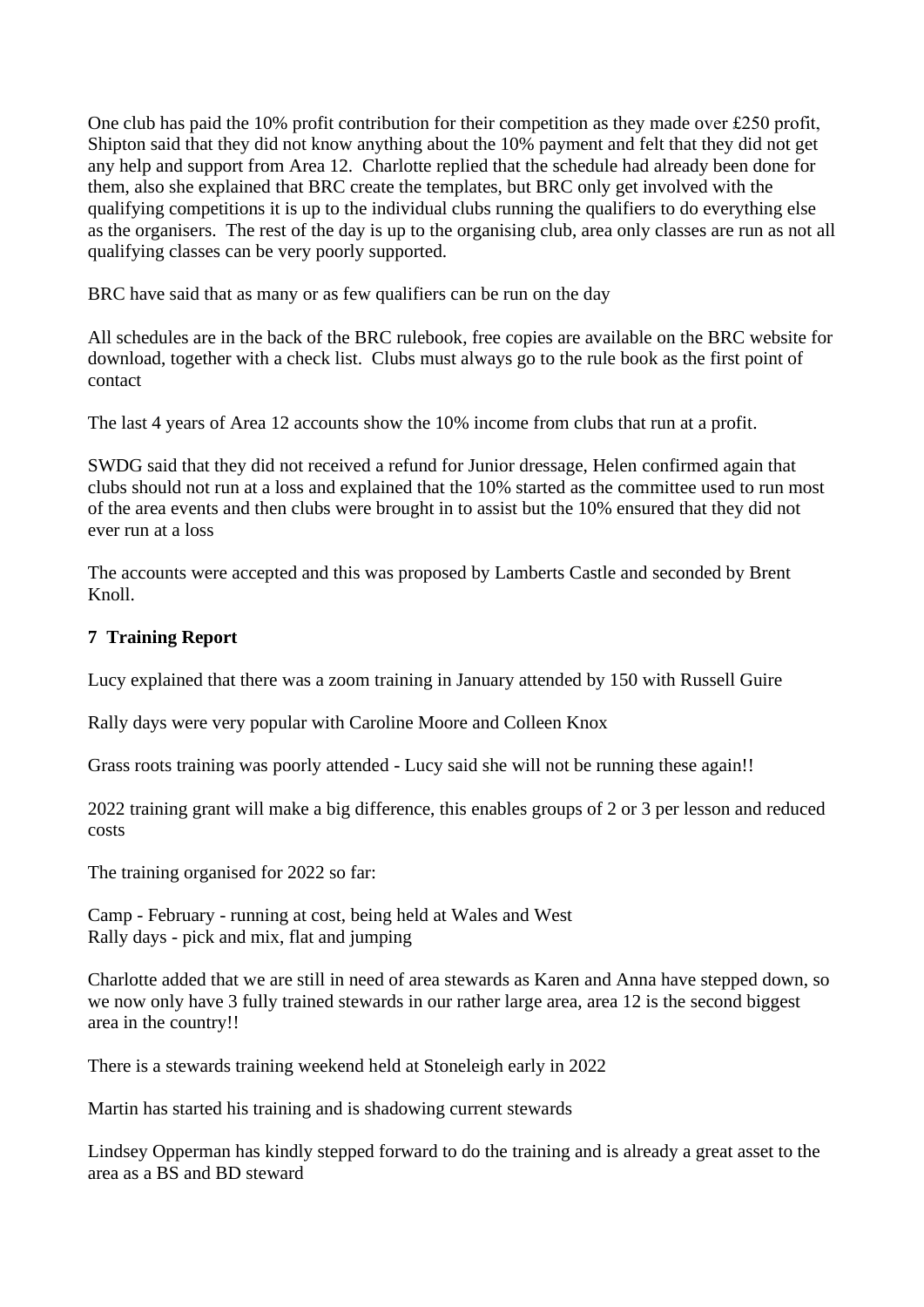Roy has put his name forward to become a steward

Chris is going to speak to BRC to try and get extra training. Charlotte wants to do a refreshers course a year early to get up to date with the rules

If anyone would like to step forward then 2022 will be for shadowing and the weekend training for 2023, you will come away with a huge pool of knowledge that can then be used in your own clubs

## **8 Area Competitions**

Winter competitions are all sorted, apologies for the tight schedule for the end of the year with 3 qualifiers in 3 weeks, but they all needed fitting in!!

Combined Training- ETSW will be running this at Pontispool on 19<sup>th</sup> March 2022

Dressage to Music - Charlotte is happy to incorporate this into her BD DTM that she holds in May just need to look at the bank holiday dates due to the Queen's Platinum Jubilee

Horse Trials - Sid and Otter are to hold this at Pontispool on 4<sup>th</sup> June 2022

Summer Dressage - junior and senior - SWDG - dates and venue TBC

Riding test and style SJ - Taunton - dates and venue TBC

Summer SJ - Shipton - 31st July 2022 venue TBC

Arena Eventing - Witheridge - Autumn 2022 - date and venue TBC

Winter SJ - Quantock - date and venue TBC

Winter Novice Dressage - date and venue TBC

Winter Intermediate Dressage - East Mendip - date and venue TBC

It was suggested that a quick zoom meeting should be held after Christmas to discuss dates, if you have a date sorted before this time, please let Lucy know and she will keep a list, maybe a google docs document that can be shared, please leave at least 2 weeks between each qualifier.

#### **9 Any other business**

#### *WEBSITE*

2 years ago it was minuted that we have no-one to run the website and therefore it is not being updates, this is still the case 2 years later!!

Charlotte has spoken to Lollipop and they have quoted £2000 - £3000 for a new website, to run and host by them. This was considered too much money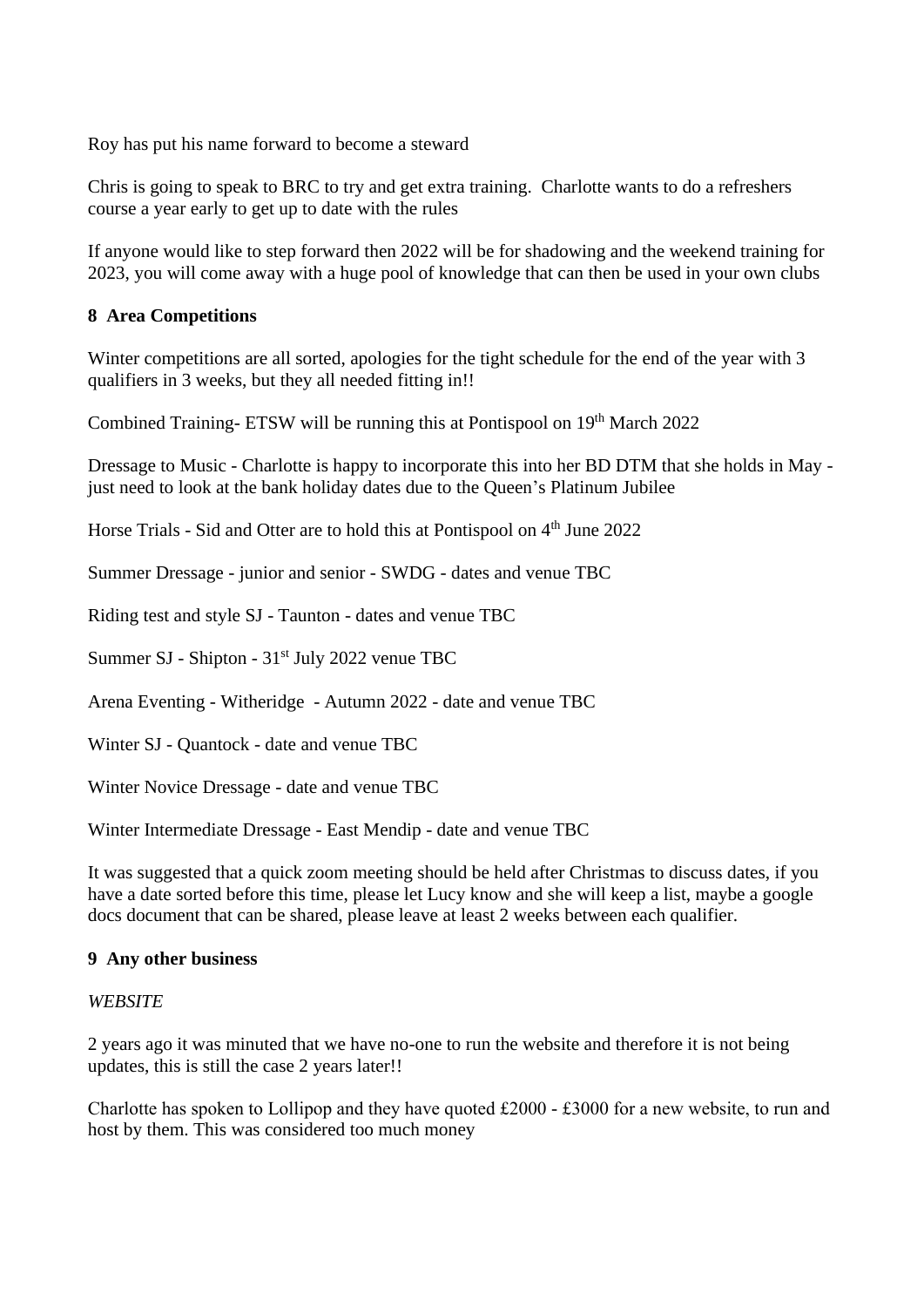It was felt that club schedules will not need to be uploaded onto this Area website as social media can be used for this

Emma-Jane stated that a lot of the issues with the website not being kept up to date was because no clubs sent content through to her to upload. ALL documents that need to be uploaded are to be sent as a PDF so that they can be uploaded quickly by the touch of a button.

Helen has spoken to someone who has a degree in social wizardry to design a straight forward sight and is awaiting a price. All that is needed is Dates, links, contacts and possibly a diary

Helen offered to run it as long as all documents are sent as a PDF

Chris said it may be best to pay someone to run the website as they are then being paid for a specific job role.

SWDG felt it was best to be run in house so that it was known information

It was felt that only schedules for area qualifiers need to be on the website and a link to the entries page/pre entries website

Ros offered to help Helen

SWDG commented that they spent £1800 on a new website with an auto generated diary, takes payments and links from Facebook

Wix is a good platform

Roy suggested that it needed to be someone dedicated to the role

Mid Somerset are concerned that a lot of their members are not on Facebook and worry that they will miss out on events/training if they are not posted on the website, the emails that Anna sends with updates etc have been very helpful

Clubs to go back to their members and ask if anyone is willing to take it on. Chris said again it would be a paid role.

# *PRE ENTRIES*

Witheridge are concerned with the rising costs of pre entries, stating it is cheaper to jump at the Royal International than at our local qualifier. When asked, BRC said that the costs were due to sheets and rosettes (that are sponsored). There were also concerns that the Championships are not cheap to enter either.

Charlotte has spoken to Jenny Pallet at BRC asking for a breakdown of £11 pre entry Helen said the costs are going up again for 2022, saying that she feels it pays for the stewards training weekend. Sally and Chris will be taking this issue up with BRC.

BRC are looking at including this charge within the membership fee in future.